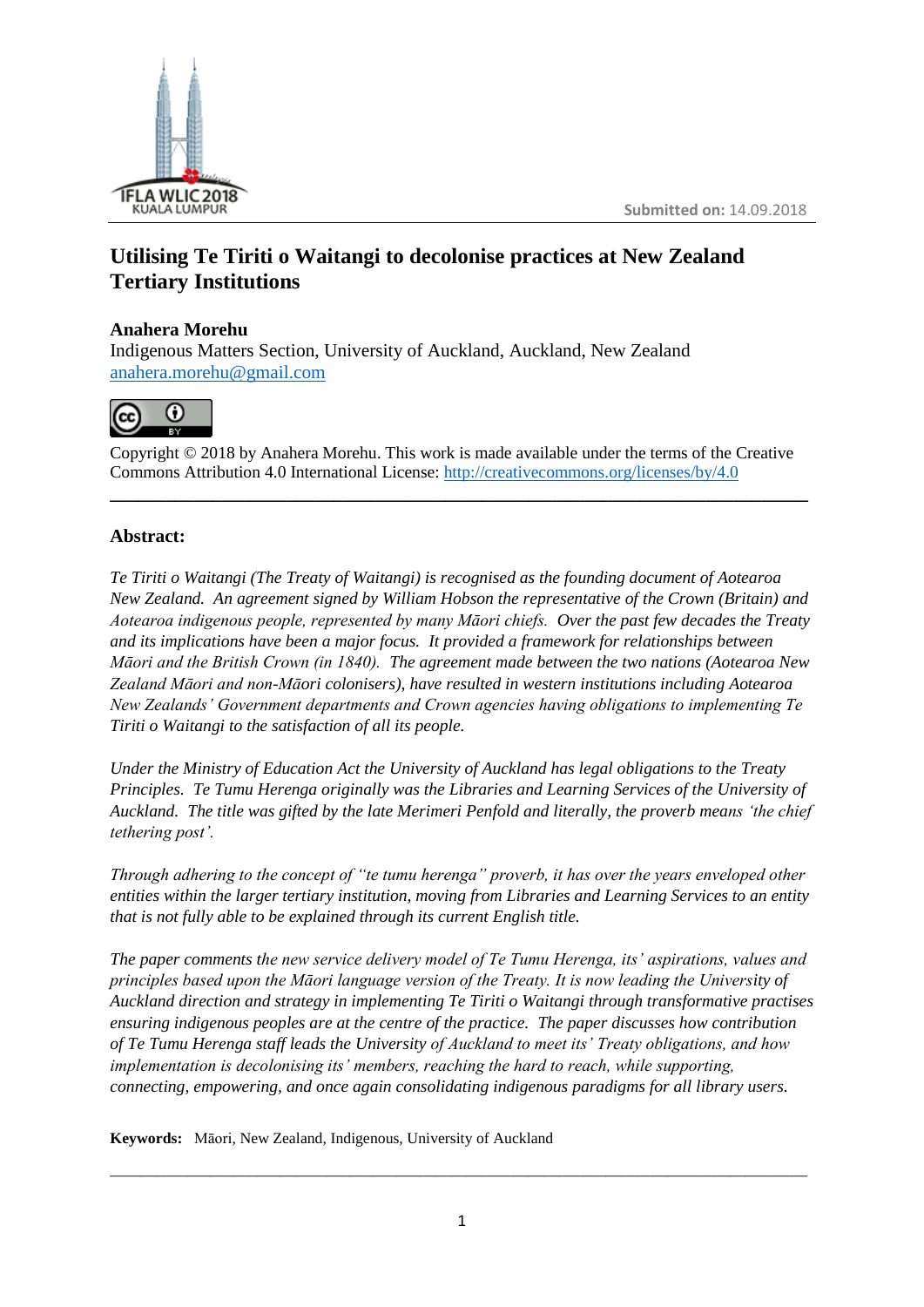E ōku iti, e ōku rahi, he mihi poto tēnei ki a koutou katoa o te ao.

Ko ahau tētahi uri o Te Whare Tapu o Ngāpuhi. E kī ana te kōrero, e rima ngā rōpū o te whare nei. Ko Ngāti Whātua i te tonga, ko Te Rarawa i te uru, ko Te Aupōuri i te raki, ko Ngāti Kahu i te whiti, ko Ngāpuhi te tāhuhu, nō reira, ko ngā pou e tū whakahīhī ana, tū tonu, tū tonu.

#### **Ko te aha Te Tiriti o Waitangi? (What is Te Tiriti o Waitangi?)**

Many in the world are aware that Aotearoa has a treaty with its indigenous peoples. What may not be known is that there are two versions. One in the indigenous language (Te Reo Māori) and one in English. For first consideration, people have indicated that Māori are not the indigenous peoples of Aotearoa, yet what they do not understand, as a descendant of Tumutumuwhenua of Ngāti Whātua, we are from this land. The hekenga (journey and arrival of the waka) to Aotearoa or Nukuroa as Ngāti Whātua have referred to New Zealand, informs that these manuhiri (visitors) married into the people whom were already in Aotearoa. As a descendant of the many hapū and iwi in the Hokianga, we also talk about the "fires burning" as Kupe came through the harbour entrance. Why is this important, because those who do not follow an oral tradition, cannot read about these in normal western literature which seem to take precedence at times over verbal histories.

Pre-arrival of colonialism to Aotearoa, the author would like people to consider the question; What was it like in Aotearoa? The author can only form an opinion of clean, green (in terms of environment) and warlike. Supposition that although people may have been living apart, but that there negotiations and strategies were active between communities. Upon the arrival of tauiwi, Petrie (2006) and James (2003) both indicate that there was industry, trade and economic factors in play. Why would our tūpuna (ancestors) therefore considered signing Te Tiriti o Waitangi? As indicated by tūpuna of the author, growth has been about learning from the past, making it easier for the future and ensuring sustainability in all matters. Mulholland and Tawhai inform "...provides a basis for moving forward as a nation; iti s as relevant tonday as it was 170 years ago." (p.1) Tūpuna who signed Te Tiriti o Waitangi could possibly have been wanting the same. Seeing expansion in the different aspects that they had witnessed for the betterment of their people. We can see the same taking place in the world today post Treaty Settlements. Treaty 2U informs "The reasons why chiefs signed the Treaty varied from region to region. They were influenced by the aims of the iwi (tribes) and hapū (sub-tribes) and the explanations given by negotiators.

What is the difference between Te Tiriti o Waitangi and the Treaty of Waitangi? Two different languages from two different world views is one answer. Mutu (2010) informs "That Pākehā understood the Treaty very differently was something that did concern the rangatira at first, but they were persuadeed by the assurances of the missionaries that the Treaty they signed meant what it said." (p.13) There has been discussion and opinions made in regards to the knowledge of the scribe (Tauiwi), and the power to ensure interpretation of both meant the same thing. Orange, Calman, & Parkin, (2017) mention Māori and Colenso's concerns about interpretation and future for Māori. Ongoing debate and discussion in the world today tells us differently. The Treaty 2U informs "they are not exact translations of each other." Under contra proferentem, Te Tiriti o Waitangi has preferred status than the Treaty of Waitangi. An agreement made between two nations (Aotearoa Māori and non-Māori colonisers).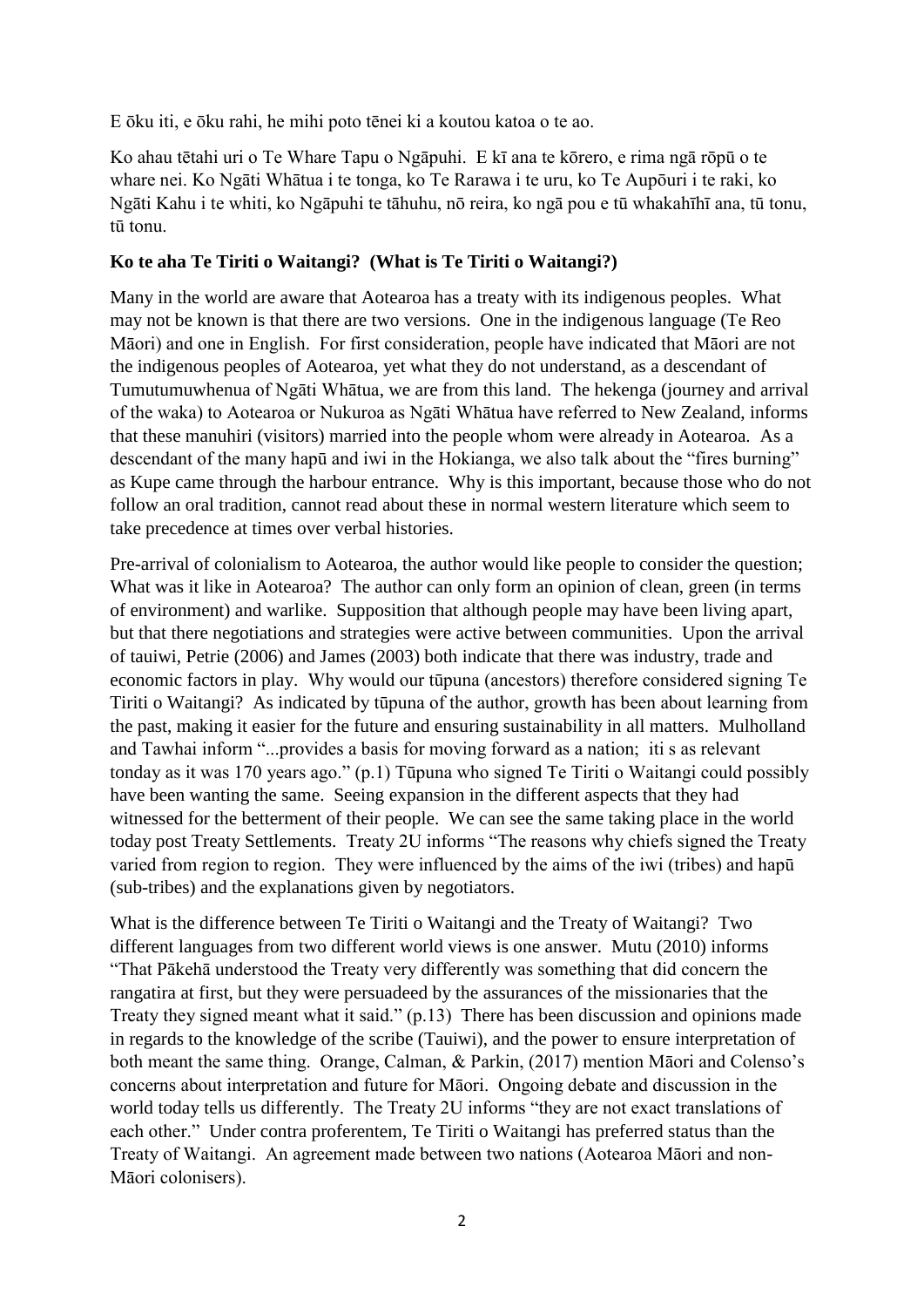In the *He Tohu* exhibition, a video recording of Moana Jackson says "The treaty is fundamental because it establishes that inter-dependence which is such a fundamental corollary of our understanding of independence. It established the framework in which people who come here could have a relationship with us."

### **He aha te mea nui ināianei? (What is the main thing in the present?)**

Today western institutions have obligations to implementing Te Tiriti o Waitangi. The University of Auckland obligations are mentioned in position descriptions of employees (past, present and future), strategic and annual plan directions. The University of Auckland Strategic Plan 2013-2020 (p. 12) states "The University of Auckland has a strong history of developing partnership with Māori which acknowledge the principles of The Treaty of Waitangi/Te Tiriti o Waitangi." Please note the indication that Te Tiriti and The Treaty are interchangeable. The viewpoint and the principles are different in both. In one respect, although the scribe is non-Māori, the reo being used is from an indigenous world view, therefore, implication of this being interchangeable with a western world view is incorrect. Treaty 2U states "those who signed the Treaty brought different experiences and understandings of certain words to the signing." There is also acknowledgement that as Te Tiriti o Waitangi travelled around Aotearoa to other iwi that it may have been explained differently in each location.

The University strategic plan (p. 5) indicates that the education we provide is "...cutting-edge knowledge, integrate teaching and learning with the research strengths of staff, make the best use of new teaching, learning and information technologies, challenge and excite students, and enable them to achieve..." There is an expectation for students to graduate and be independent and critical thinkers. They would be expected to use information discerningly to show understanding of diverse value systems and views, with a potential to contribute to society on a national and international scale. Therefore, the curriculum of the University of Auckland should reflect this to ensure students are citizens of the world (p. 8). Tuhiwai-Smith summizes "Indigenous communities continue to view education in its Western, modern, sense as being critical to development and self-determination." (p, 103) It is therefore expected that the University:

- a) Ensures graduate profiles which clearly informs of desired attributes and values of its' graduates
- b) Ensures a curricula that delivers high quality programmes to meet national and international standards
- c) Promotes and supports research-informed innovative teaching and learning practices
- d) Draws upon international best practice in use of new technologies
- e) Ensures teaching quality and productivity of its employees (p. 9)

It is espoused that the university as a whole needs to ensure achievement as well as understanding of all its staff and students of The Treaty of Waitangi/Te Tiriti o Waitangi. Within graduate profiles, it informs under Graduate Capabilities – Theme six (6) that "Graduates of the University are expected to acknowledge Māori worldviews and the historic place of the Treaty of Waitangi..." There should be a recognition that Te Tiriti o Waitangi is future focussed and not just historical. In this respect, how would Te Tumu Herenga provide this within the new structure of the organisation, ensuring that they utilise Te Tiriti o Waitangi as a foundation embedded within all that it achieves?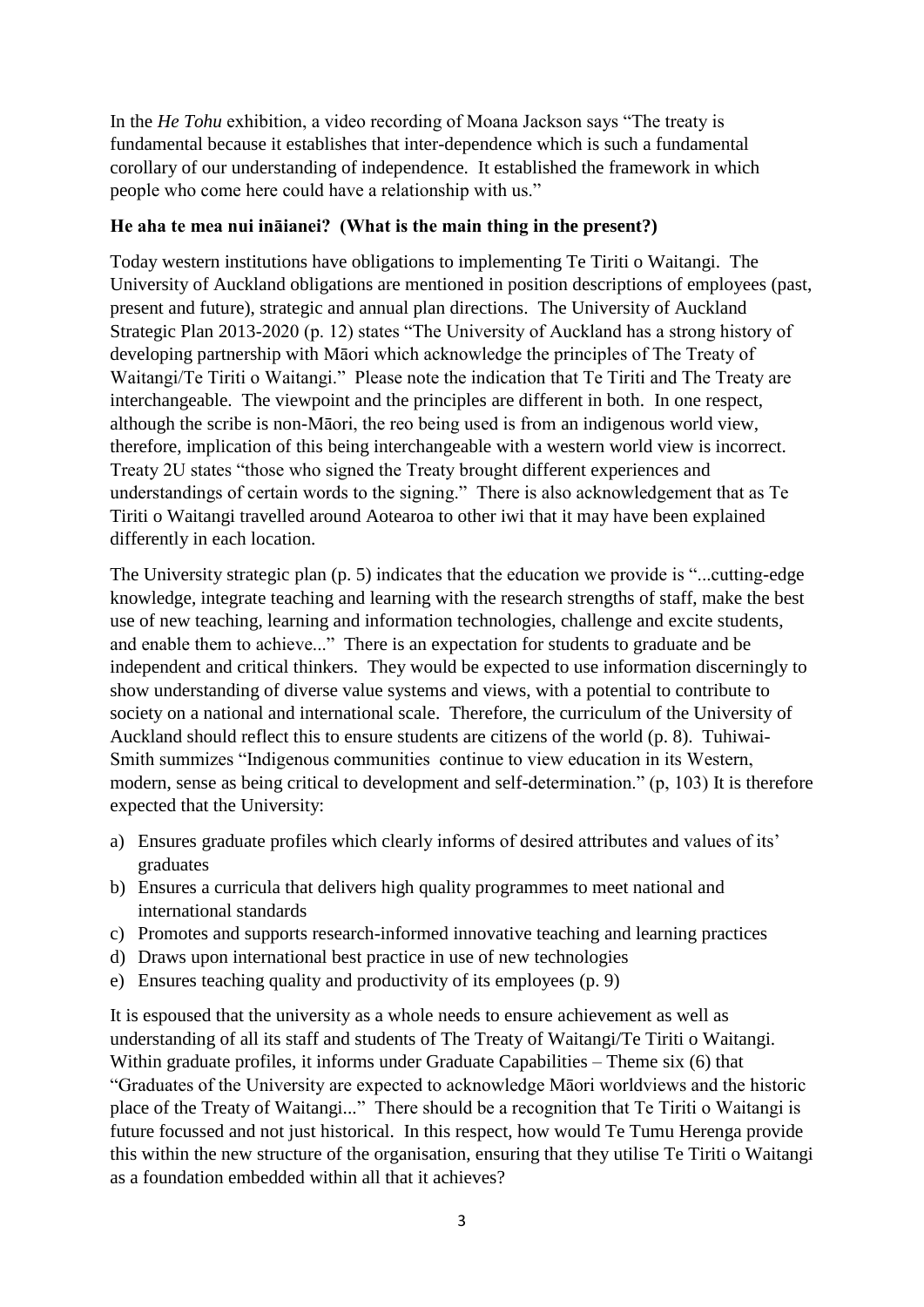In relation to whare taonga (repositories eg. Archive, Gallery, Library etc), within article two (2) of the te reo Māori version Te Tiriti o Waitangi it informs "...te tino rangatiratanga o o ratou wenua o ratou kainga me o ratou taonga katoa..." The translation provided in the English version informs "...thereof the full exclusive and undisturbed possession of their Lands and Estates Forests Fisheries and other properties..." Mutu (2010) literal translation states "..their paramount and ultimate power and authority over their lands, their villages, and all their treasured posessions." The literal translation from Mutu therefore indicates the use of taonga only being related to the land is not consistent. For repositories, taonga are recognised as tangible and intangible. It therefore plays a major role in relation to where current treaty settlements have been made by iwi, and letters of commitment are recognised by the government and therefore impact upon repositories within Aotearoa. Tuhiwai-Smith informs (2006) "It is important to remember, however, that colonialism was not just about collection. It was also abour re-arrangement, re-presentation and re-distribution." (p. 94)

## **Ko wai a Te Tumu Herenga? (Who is Te Tumu Herenga?)**

The name was gifted by the late Merimeri Penfold, it was based on the Libraries and Learning Services. The definition to consider is based on the "chief tethering post". When relating to people, it means a "high ranking leader". The poetic license as referred to on the Te Tumu Herenga website "...refers to waka, or vessels, for which it is the main binding point, the unmovable mainstay to which they are tethered." The vessel and in this case the library contains precious and mundane things. This is a reflection of the wide range of information held within repositories of the world. Over the years, the organisational structure has changed. Tethering other departments such as Student Learning Advisors and Career Development and Employment Services into its structure. The additional aspirations moved Libraries and Learning Services into another dimension. As yet, Te Tumu Herenga is still to find an English descriptor which describes its function under the new regime.

The purpose of Te Tumu Herenga looking into the future was to identify new areas, grow and be aspirational. As part of the larger organisation, Te Tumu Herenga (Libraries and Learning Services), *Vision and Strategy 2017-2021* states "Our commitment to Te Tiriti o Waitangi and our desire to embed this in our work is articulated within the strategy..." (p. 2). Please note, Te Tiriti o Waitangi and not the Treaty of Waitangi. There has been a distinction made. Some senior management underwent professional development to ensure understanding of what the intention is. To view the past, learn from its mistakes or misconceptions and move into the future with deliberation and understanding.

The vision and strategy is the foundation for a change in management proposal otherwise called a functional review. Yet Tuhiwai-Smith considers (2006, p. 97) "Attempts to indigenize colonial academic institutions and/or individual disciplines within them have been fraught with major struggles over what counts as knolwedge, as language, as literature, as curriculum, and as the role of intellectuals, and over the critical function of the concept of academic freedom." Can the new structure therefore help in decolonising the organisation?

#### **He aha te ara whakamua? (What will the future look like?)**

Discussion was held with staff regarding the future vision and its impact. Under Te Tiriti o Waitangi, the relationship factor was not only its impact on Māori, but also manuhiri who currently reside in Aotearoa. Specifically, the region of the University of Auckland, which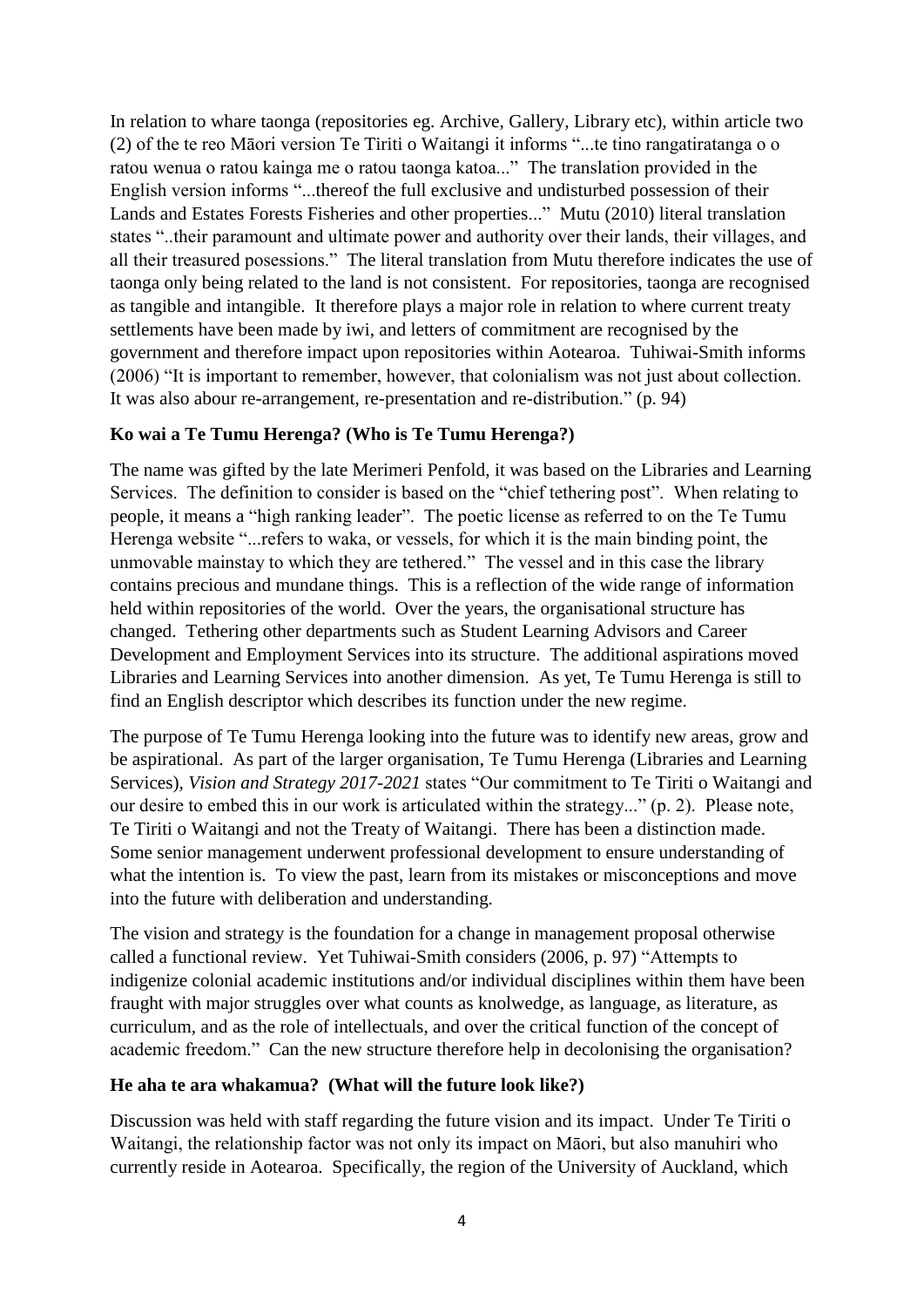reaches from Tāmaki Makaurau through to Te Taitokerau. How would this contribute to institutional value, enable student success, and increase research performance? Maaka and Fleras state "Constructive engagement is predicated on the premise that a new constitutional order must reflect, reinforce, and advance the principles practice of indigeneity, indigenous rights, indigenous difference, and indigenous models to self-detreminng autonomy." (p. 339) Small working groups investigated themes with their work being guided by a project brief and outcomes shared. Tuhiwai-Smith states (2006, p. 96) "The globalisation of knowledge and Western culture constantly reaffirms the West's view of itself as the centre of legitimate knowledge, the arbiter of what counts as knowledge and the source of "civilized" knowledge." Māori staff as a minority of employees, were asked to consider frameworks and supply their summaries. In this respect, it would have supported Te Tiriti if non-minority populations were part of the group as it would have provoked further thought and buy-in from both parties.

The impact upon Māori staff in particular is noted due to the need to understand, comprehend and apply these worldviews. Implementation is the key, but at the time of submission of the abstract the organisation was working through its phases. One of the responses from Māori staff was to "build upon new understanding, adopt a new language, and implement new sustainable practices for an overall change of culture." The response from Māori staff challenged the relationship between Te Tumu Herenga departments. Suggestion of silos being created to meet the needs of embedding Te Tiriti o Waitangi without it being tokenistic could be a reality. Is this the way forward within the proposed new structure? Maaka and Fleras state "Indigenous peoples should not be considered a competitor to be jousted with or a junior partner to be consulted." (p. 348) The move of Te Tumu Herenga to include staff in the implementation as part of its process and functional review was key in this respect.

#### **Purenga ihomatua o te whakahaere (Decolonisation of an organisation)**

A slogan arose from the debris "Māori success is success for all." Māori are tāngata whenua (indigenous peoples), and therefore kaitiaki (caretakers) of all within its boundaries. A reference to the relationship building of Te Tiriti o Waitangi as a collective synergy of people, culture, knowledge, resources. A way to implement the meaning of Te Tumu Herenga will require a culture change and decolonising education of its staff and services to transform and meet future needs.

The discussion as to how Te Tiriti o Waitangi contributed towards decolonisation is at the core of the argument. In the author's viewpoint, Te Tumu Herenga is making headway. The original proposed structure included a leadership role based on Te Tiriti o Waitangi implementation. The impetus is to ensure that all not only enact Te Tiriti o Waitangi, but live Te Tiriti o Waitangi. The leadership role was based on the Kaiārahi (Māori leadership role) in faculties. Their purpose is to lead development and execution of strategies for effective engagement with iwi and Māori communities. Working with the team of Senior Management and their staff to execute plans to achieve Māori student success. Staff are always a major player, and expectations of collaboration across areas is a necessity. A large part of this role is to create avenues or connections with relevant stakeholders to ensure the organisation meets its Te Tiriti o Waitangi goals. What is needed is the culture change and decolonisation of western methodologies as a bold move, but a move that must be taken.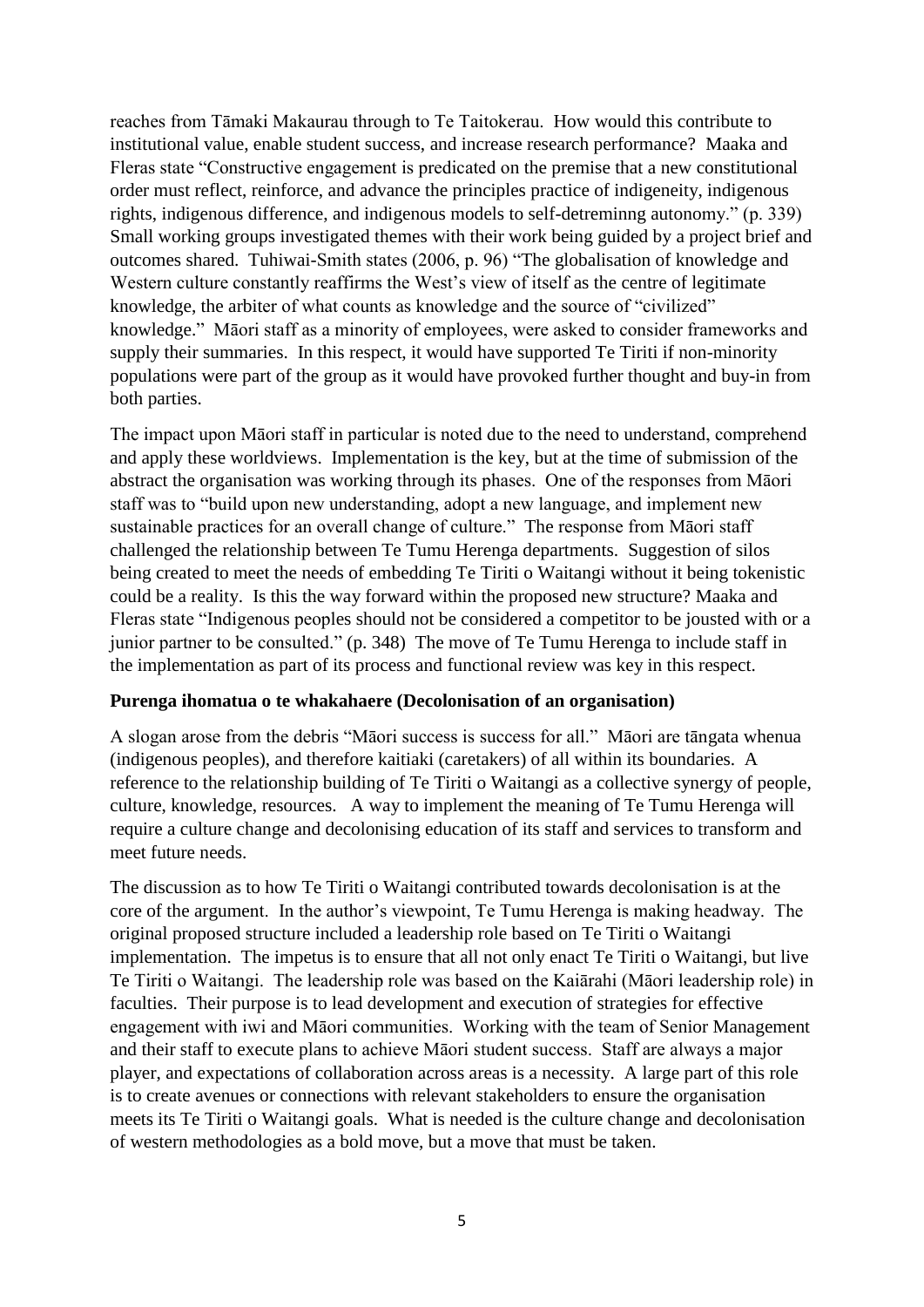Senior management began professional development on Te Tiriti and the Treaty which provided the impetus of cultural change. The major flaw, was that not all Management had attended. How do you ensure that everyone is on the same page? Could the organisation be moving in a direction that did not support the intent of Te Tiriti o Waitangi? At a discussion, it was highlighted that we (the organisation) may be making the same mistake as that of the signing of Te Tiriti and the Treaty. Why? Not everyone was on the same page. Each individual or employee are at different levels of understanding. Therefore, moving forward would mean there could be misconceptions, lack of understanding, different interpretations. Maaka and Fleras indicate "Breakdowns in communication are often caused when people use simliar words with substantially different meanings that can vary from context to context." (p. 342). The organisation was heading along the same path. The largest contribution to the misunderstanding was the confirmation document on the functional review. The submissions asked for the role, and the Senior Lead Team of the University was still to appoint the Pro VC Māori of the "mothership". Due to similar roles already in play, it was considered by many via submissions to be the next relevant step, whether the tūranga (role) of Pro Vice Chancellor Māori was filled or not. The shock which reverberated across Te Tumu Herenga was apparent. What it portrayed was staff were ready for change and considered this an important step for the organisation.

In the current relationship as experienced by the author, the role of Māori staff members has been above duty. In this respect, the need to provide guidance whilst the functional review was still to be implemented, is currently taking place. The leadership role therefore was needed to help with the transition period, but is unable to be inacted due to the role being currently in stasis.

To support the implementation it was also necessary to ensure that there were roles across the layers within the new structure. Although informed within the confirmation document, there has been no such move regarding position descriptions. The possible negative in the future is the possibility of what is being known as "whitestreaming". Something that was noted in a report from the Tertiary Education Union in 2016, which discusses Māori specific roles changing to generalised roles. The downside is in respect to expectations that although you are indigenous, you may be asked to take upon other roles specific to meet the needs of the organisation ie. Pasifika role to meet the student retention and success outcomes of the organisation. Would this be expected of all roles, and if others who are not of this culture who are unable to communicate effectively with their clientele (understanding of worldviews, language, etc) then how effective a service is the organisation providing? The flaw in this nature is in relation to pay scale. Although the latest economic clime is not favourable across many sectors. Not being recognised for the EXTRA skillsets that are being asked of you is not enhancing the organisation, individual or the role. Just because a person may be indigenous or from a culture that is needed to meet outcomes of the organisation, does not also mean that they can provide the relevance to the role.

Is it then their role also, to upskill the rest in their layer of the structure. Will they be recognised for this in their position description, or is it an add-on? This then becomes tokenistic in its gesture to living and implementing not only Te Tiriti o Waitangi but also indigenous worldviews.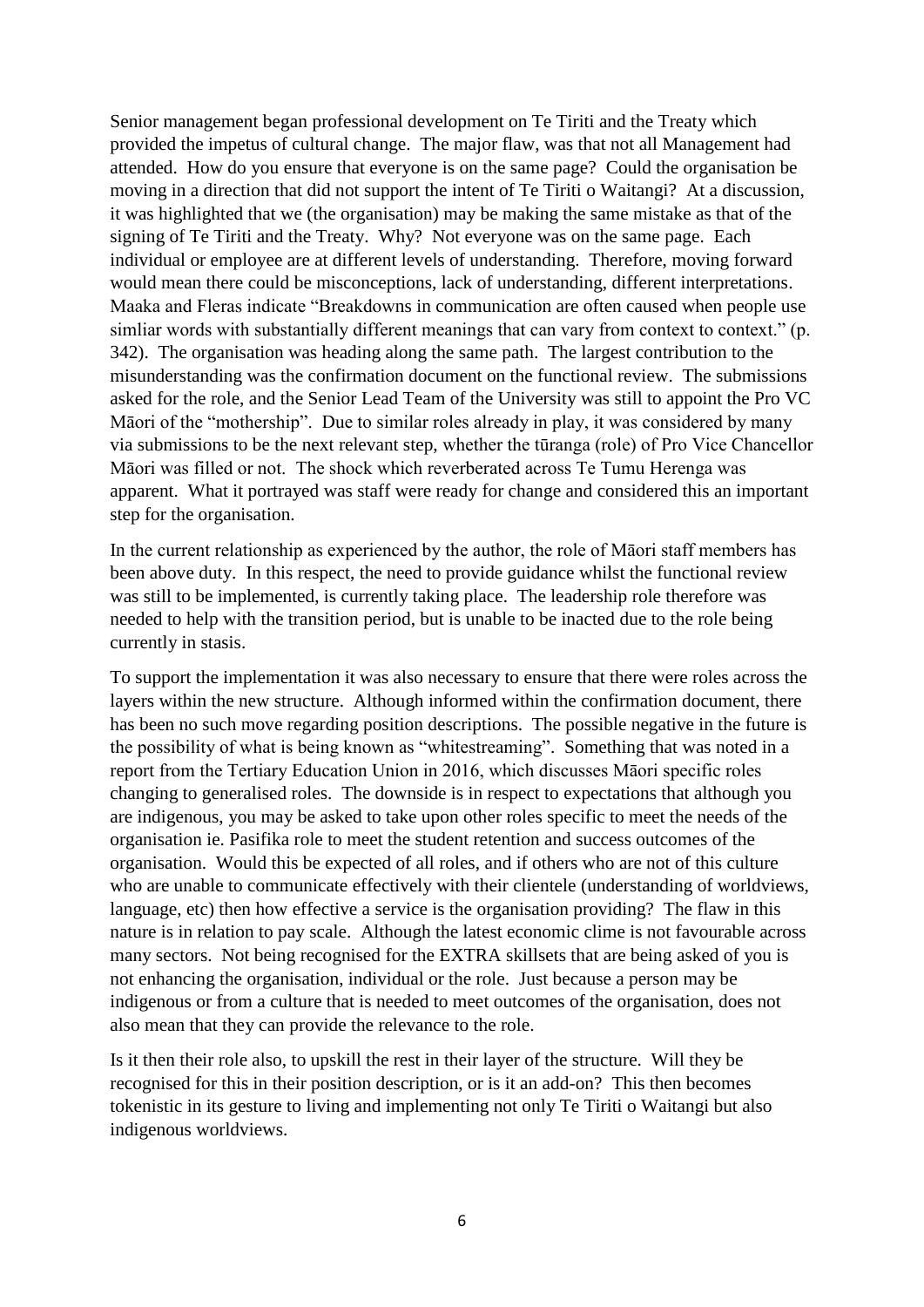Maaka and Fleras indicate "For indigenous peoples, then reconciliation is an exercies in cooperative exisence, it includes a multi-textured process that addresses

- a) The righting of historical wrongs by way of reparations
- b) New partnerships as a basis for interaction;
- c) Full and equal participation in decisions that affect them;
- d) Working through differences rather than closing doors when things do not proceed smoohtly; and
- e) Taking indigeneity seriously by taking it into account for recognition or rewards"

In this respect will the future generations of indigenous peoples into tertiary education truly meet its goals. Through recruitment, retention and career opportunities will the true exemplar be provided.

#### **Conclusion**

Te Tumu Herenga has been courageous in its functional review, asking for decolonisation of a western methodology within a western organisation. The structural component although still to be enacted upon, will be interesting for bystanders and those who will be asked to implement and enact the future components. The service being provided on collaboration for both Te Tiriti o Waitangi partners will help to decolonise western practices, but will not happen within the next six months.

Te Tiriti o Waitangi will become fruitful if Te Ao Māori (Māori worldview) is provided in the education practices of staff. Te Tiriti o Waitangi is a child of Te Ao Māori. To provide solid foundations is needed, as can be seen within the study of current practices within an organisation of change. Movement into the future will be fruitful when all are educated in changing the current practices and providing a relationship of true collaboration across its function. As stated in the Future Vision and Strategy, once enacted "Our commitment to Te Tiriti o Waitangi underpins all of the principles and our aim is to embed this throughout our work." (p.4) The true process will be how it transforms to support the recruitment and retention of the digital born indigenous students into the university or tertiary education system.

#### **Acknowledgements**

E kore e mimiti ngā puna kōrero ki ōku tuākana, teina, ōku poutiriao i āwhinatia te kaupapa. Nā koutou i mahi te mahi rangatira. Mā te kahukura ka rere te manu, ka rere tātou katoa.

#### **References**

James, C. (2003, 4 February). The Māori economy: A good story. *New Zealand Herald*

Maaka, R., Fleras, A. (2006) Indigeneity at the edge: Towards constructive engagement in *The indigenous experience: Global perspectives.* Toronto, Canada: Canadian Scholars' Press Inc 2006